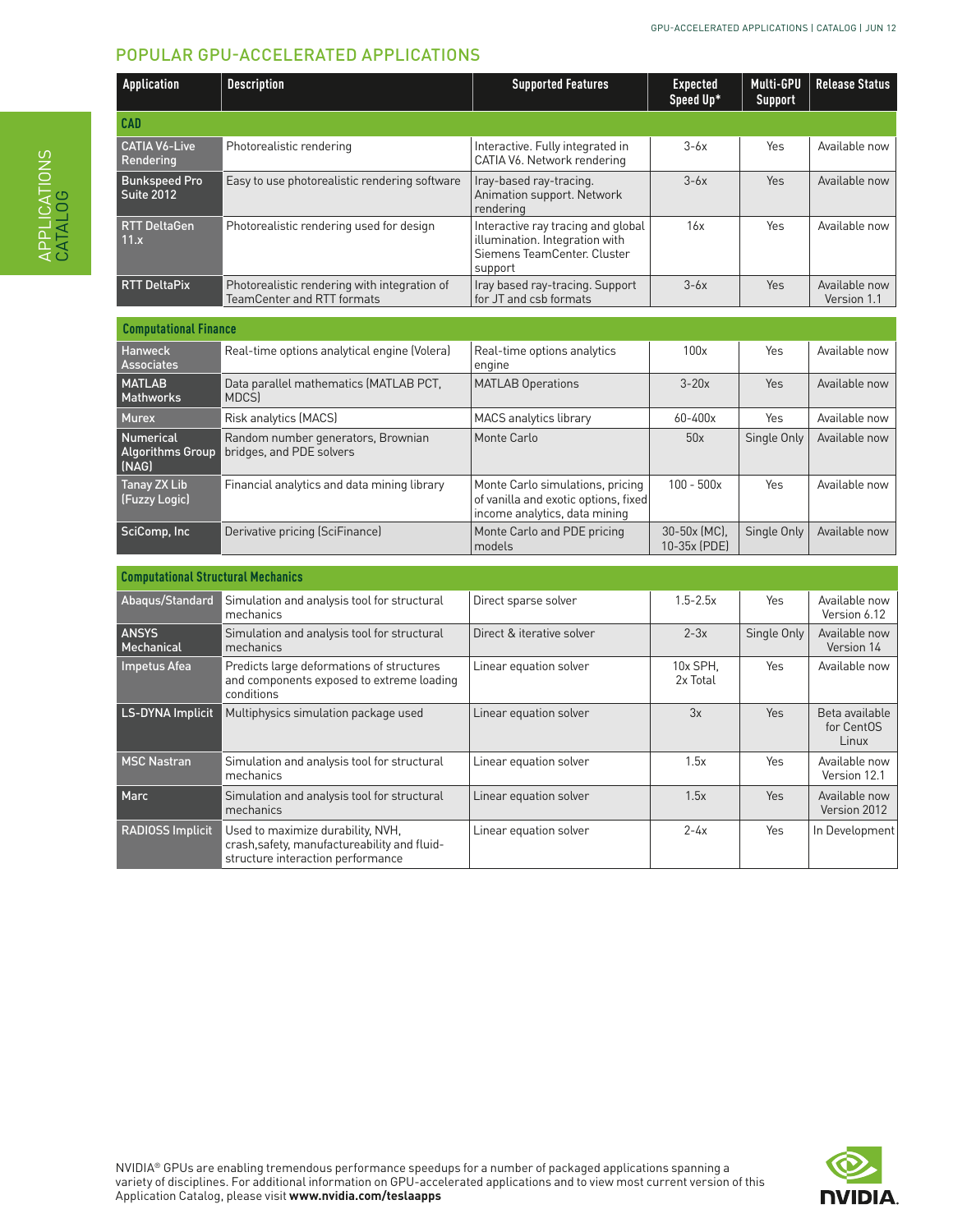| Application                                             | <b>Description</b>                                                                       | <b>Supported Features</b>                                      | <b>Expected</b><br>Speed Up* | Multi-GPU<br><b>Support</b> | <b>Release Status</b>         |
|---------------------------------------------------------|------------------------------------------------------------------------------------------|----------------------------------------------------------------|------------------------------|-----------------------------|-------------------------------|
| <b>Computational Fluid Dynamics</b>                     |                                                                                          |                                                                |                              |                             |                               |
| Altair AcuSolve                                         | General purpose CFD flow solver                                                          | Linear equation solver                                         | 2x                           | Yes                         | Available now<br>Version 1.8a |
| <b>ANSYS Fluent</b>                                     | General purpose CFD software based on FVM                                                | Radiation heat transfer model                                  | 10x model                    | Single only                 | Available now<br>Version 14.0 |
| Autodesk<br>Moldflow                                    | Optimize design of plastic parts and injection<br>molds                                  | Linear equation solver                                         | 1.5x                         | Single Only                 | Available now<br>Version 2013 |
| FEFLO (GMU-<br>Lohner)                                  | General purpose CFD software based on FEM<br>for compressible and incompressible flows   | Implicit & explicit solver                                     | $2 - 10x$                    | Yes                         | In Development                |
| <b>FluiDyna Culises</b><br>for OpenFOAM                 | Solver library for general purpose CFD<br>software based on FVM                          | Linear equation solvers                                        | 3x Solver                    | Yes                         | Available now<br>Version 1.2  |
| FluiDyna LBultra                                        | General purpose CFD software                                                             | Lattice-Boltzmann solver                                       | 20x                          | Yes                         | Available now<br>Version 2.0  |
| Prometech<br>Particleworks                              | Fluid simulation for free surface flow like<br>Tsunami, material processing and liquids. | Particle CFD using MPS                                         | $4-9x$                       | <b>Yes</b>                  | Available now<br>Version 3.0  |
| SD++(SU-Jameson)                                        | General purpose CFD software based on FEM<br>for compressible flows                      | Explicit compressible solver                                   | 15x                          | Yes                         | In Development                |
| S3D (Sandia and<br>Oak Ridge NL)                        | Direct numerical solver (DNS) for turbulent<br>combustion                                | Chemistry kernel                                               | 5x                           | Yes                         | In Development                |
| <b>Vratis ARAEL</b>                                     | General purpose CFD software based on FVM<br>with OpenFOAM compatibility                 | Linear equation solvers                                        | 3x Solver                    | Single Only                 | Available now<br>Version 1.0  |
| Turbostream Ltd.                                        | CFD software based on FVM for<br>turbomachinery internal flows                           | Explicit compressible solver                                   | 19x                          | Yes                         | Available now<br>Version 2.0  |
| <b>Vratis SpeedIT</b><br>extreme for<br><b>OpenFOAM</b> | Solver library for general purpose CFD software Linear equation solvers                  |                                                                | 6x Solver                    | Yes                         | Available now<br>Version 1.2  |
| <b>Defense &amp; Intelligence</b>                       |                                                                                          |                                                                |                              |                             |                               |
| <b>DigitalGlobe</b><br>Advanced Ortho<br>Series         | Geospatial Visualization                                                                 | Image orthorectification                                       | 50x                          | Yes                         | Available now                 |
| Eternix Blaze<br>Terra                                  | Geospatial Visualization                                                                 | 3D visualization of geospatial<br>data                         | 50x                          | Yes                         | Available now                 |
| Exelis (ITT) ENVI                                       | Geospatial Visualization                                                                 | Image orthorectification<br>(custom builds only)               | 70x                          | Yes                         | Available now                 |
| GeoEye Analytics<br>Signature Analyst                   | Geospatial Visualization                                                                 | Terrain analytics                                              | $12 - 15x$                   | Yes                         | Available now                 |
| GeoWeb3d<br>Desktop                                     | Geospatial Visualization                                                                 | 3D visualization of geospatial<br>data                         | Requires GPU                 | Yes                         | Available now                 |
| Incogna GIS                                             | Geospatial Visualization                                                                 | Image processing on Tesla cloud<br>servers. Object recognition | 50x                          | Yes                         | Available now                 |
| Intergraph Motion<br><b>Video Analyst</b>               | Video filters and mosaic'ing - Geo-fuses<br>FMV analytics with intelligence data         | Full motion video ortho mosaic<br>processing                   | $5-7x$                       | <b>No</b>                   | Available now                 |

Video Analytics **Object recognition and change** 

Video Enhancement Video stabilization, filtering,

Geospatial Visualization **Image orthorectification and** 

detection

Nervve ViD SrX Video Analytics **Object recognition and tracking 100x** Yes Available now

ortho mosaic, and transcoding

additional image processing



12x | Yes | Available now

5x | Yes | Available now

20-60x | Yes | Available now

High-frequency solver | 20-50x | Yes | Available now

Intuvision Panoptes 3.0

MotionDSP Ikena 2.2

GXL

PCI Geomatics

Savant (Delcross) Simulation tool for installed antenna

performance and antenna-to-antenna coupling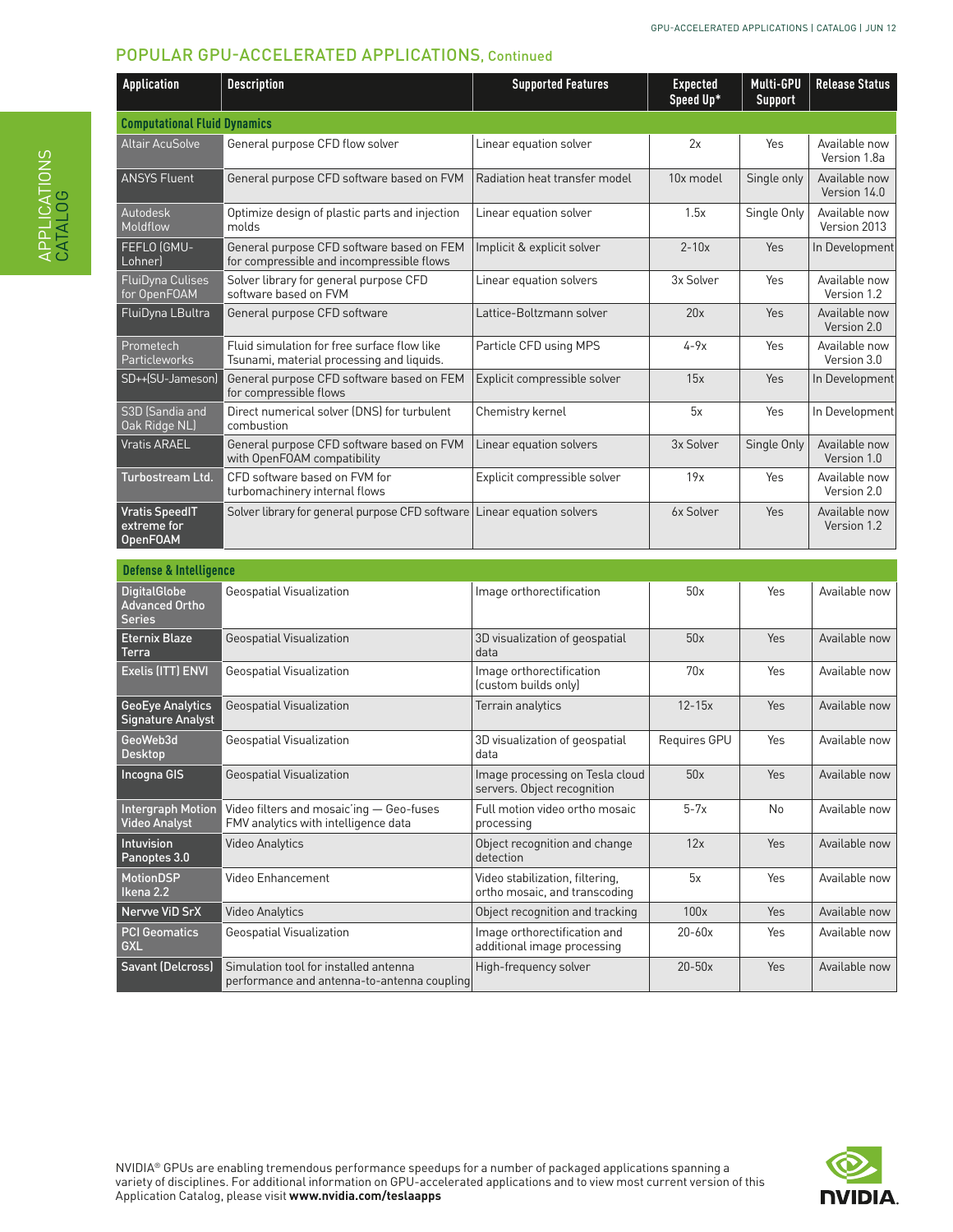| Application                                    | <b>Description</b>                                                                                                        | <b>Supported Features</b>                                                                     | <b>Expected</b><br>Speed Up*       | Multi-GPU<br><b>Support</b> | <b>Release Status</b>          |
|------------------------------------------------|---------------------------------------------------------------------------------------------------------------------------|-----------------------------------------------------------------------------------------------|------------------------------------|-----------------------------|--------------------------------|
| <b>Electronic Design Automation and CEM</b>    |                                                                                                                           |                                                                                               |                                    |                             |                                |
| Agilent<br>Technologies ADS                    | Simulation tool for design of RF, microwave<br>and high speed digital circuits                                            | Signal integrity simulation                                                                   | $4-6x$                             | Single Only                 | Available now                  |
| Agilent<br><b>Technologies</b><br><b>EMPro</b> | Modeling and simulation environment for<br>analyzing 3D EM effects of high speed and RF/<br>Microwave components          | FDTD solver                                                                                   | 6x                                 | Yes                         | Available now                  |
| <b>ANSYS Nexxim</b>                            | Circuit simulation engine for RF/analog/<br>mixed-signal IC design; IBIS-AMI analysis<br>speedup with GPU computing.      | AMI analysis                                                                                  | $7 - 15x$                          | Single Only                 | Available now                  |
| <b>CST Microwave</b><br>Studio (MWS)           | High frequency electromagnetic field<br>simulation.                                                                       | Transient solver                                                                              | $9-20x$                            | Yes                         | Available now                  |
| Gauda OPC, OPV                                 | Collection of several software tools for<br>computational lithography running on Gauda<br>hardware platform               | Optical proximity correction &<br>verification                                                | $20 - 100x$                        | Single Only                 | Available now                  |
| Remcom XFdtd                                   | 3D EM modeling and simulation                                                                                             | FDTD solver                                                                                   | $30-50x$                           | Yes                         | Available now                  |
| Rocketick<br>RocketSim                         | Verilog simulation                                                                                                        | Verilog simulation                                                                            | 10x                                | Single Only                 | Available now                  |
| <b>SPEAG SEMCAD-X</b>                          | 3D EM modeling and simulation                                                                                             | FDTD solver                                                                                   | 100x                               | Yes                         | Available now                  |
| <b>Materials Science</b>                       |                                                                                                                           |                                                                                               |                                    |                             |                                |
| <b>LSMS</b>                                    | Materials code for investigating the effects of<br>temperature on magnetism                                               | Generalized Wang-Landau<br>method                                                             | 3x<br>2 GPUs vs 128<br>CPU cores   | Yes                         | In development                 |
| Petot                                          | First principles materials code that computes<br>the behavior of the electron structures of<br>materials                  | Density functional theory (DFT)<br>plane wave pseudopotential<br>calculations                 | $6 - 10x$                          | Yes                         | Available now                  |
| QMCPACK                                        | Solves the many-body Schrodinger equation<br>for electronic structures using a quantum<br>Monte Carlo method              | Main features                                                                                 | $3-4x$<br>512 GPUs vs.<br>512 CPUs | Yes                         | Available now                  |
| Quantum-<br>Espresso/PWscf                     | An integrated suite of computer codes for<br>electronic structure calculations and materials<br>modeling at the nanoscale | PWscf package: linear algebra<br>(matix multiply), explicit<br>computational kernels, 3D FFTs | $7.8 - 8.9x$                       | Yes                         | Available now<br>Version 4.1.3 |
| VASP                                           | First principles materials code that computes<br>the behavior of electronic structures based on<br>quantum theory         | Hybrid Hartree-Fock DFT<br>functionals including exact<br>exchange                            | 2x<br>2 GPUs vs. 128<br>CPU cores  | Yes                         | Available on<br>request        |
| <b>Media &amp; Entertainment - Animation</b>   |                                                                                                                           |                                                                                               |                                    |                             |                                |
|                                                | 3D modeling, animation, and rendering                                                                                     | iray interactive, photorealistic                                                              | $6 - 10x$                          | Yes                         | Available now                  |
| Autodesk 3ds<br>Max                            |                                                                                                                           | and physically correct rendering                                                              |                                    |                             |                                |
| Autodesk Maya                                  | 3D modeling, animation, and rendering                                                                                     | Increased model complexity,<br>larger scenes                                                  | 10x                                | Single only                 | Available now                  |

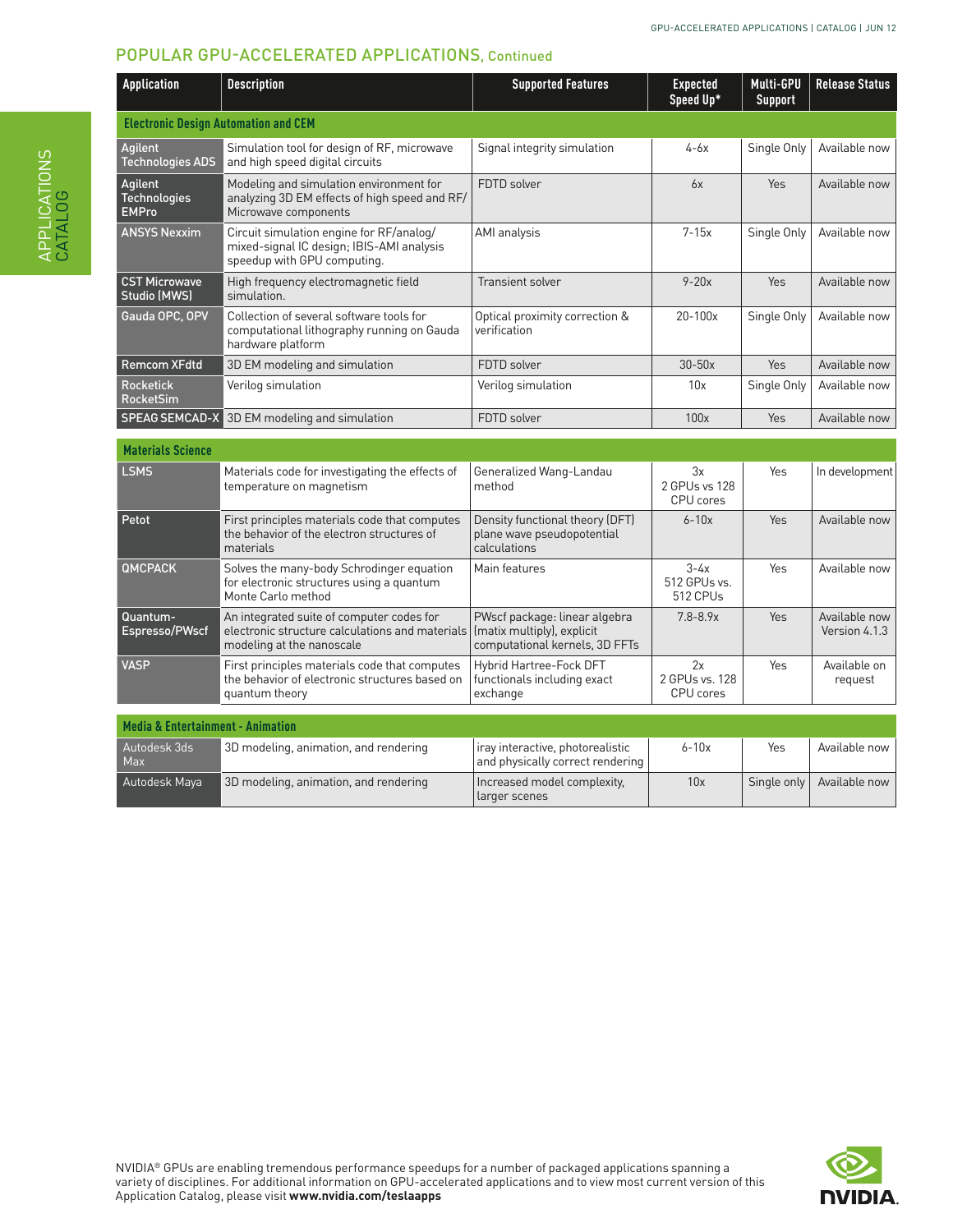| Application                                 | <b>Description</b>                                   | <b>Supported Features</b>                                                                                                      | <b>Expected</b><br>Speed Up*             | Multi-GPU<br><b>Support</b> | <b>Release Status</b> |
|---------------------------------------------|------------------------------------------------------|--------------------------------------------------------------------------------------------------------------------------------|------------------------------------------|-----------------------------|-----------------------|
|                                             | <b>Media &amp; Entertainment-Editing and Effects</b> |                                                                                                                                |                                          |                             |                       |
| <b>Adobe After</b><br>Effects CS6           | Motion graphics and effects                          | 3D ray tracing engine based<br>on NVIDIA OptiX and Global<br>Performance Cache                                                 | 27x                                      | Yes                         | Available now         |
| Adobe Photoshop<br>CS6                      | Image editing                                        | Over 20 effects for smoother<br>image manipulation in Mercury<br><b>Graphics Engine</b>                                        | Real-Time                                | Single Only                 | Available now         |
| <b>Adobe Premiere</b><br>Pro CS6            | Video editing                                        | Mercury Playback Engine for<br>faster video effects and Mercury<br>Transmit for Quadro SDI Output                              | $7-8x$                                   | Single only                 | Available now         |
| Adobe<br>SpeedGrade CS6                     | Color grading                                        | Real-time manipulation of color<br>& light in Lumetri Deep Color<br>Engine. For SDI. supports only<br>NVIDIA Quadro SDI Output | Real-Time                                | Single Only                 | Available now         |
| <b>Assimilate</b><br><b>Scratch</b>         | <b>Color Grading and Finishing</b>                   | Accelerated debayering for real-<br>time digital finishing. Supports<br>NVIDIA Quadro SDI Output                               | Real-Time                                | Single Only                 | Available now         |
| <b>Avid Media</b><br>Composer               | Video editing                                        | Faster video effects, unique<br>stereo 3D capabilities                                                                         | $2.5 - 7x$                               | Single Only                 | Available now         |
| <b>Blackmagic</b><br><b>Davinci Resolve</b> | Color grading                                        | Real-time color correction                                                                                                     | Real-Time                                | Single Only                 | Available now         |
| <b>Cinnefilm Dark</b><br><b>Energy</b>      | Image texture management                             | Image de-noising and<br>restoration. Simultaneous active<br>and background rendering                                           | Faster than<br>real-time<br>Requires GPU | Yes                         | Available now         |
| <b>GenArts Sapphire</b>                     | Effects plug-in for video editing                    | Faster video effects                                                                                                           | 10x                                      | Single only                 | Available now         |
| <b>Marquise Rain</b>                        | Color grading                                        | Real-time color correction and<br>NVIDIA Quadro SDI Output                                                                     | Real-Time                                | Single Only                 | Available now         |
| Sony Vegas Pro                              | Video editing                                        | Faster video effects and<br>encodina                                                                                           | 7x                                       | Single only                 | Available now         |

| <b>Molecular Dynamics</b> |                                                                                                       |                                                                    |                                                                |             |                                              |
|---------------------------|-------------------------------------------------------------------------------------------------------|--------------------------------------------------------------------|----------------------------------------------------------------|-------------|----------------------------------------------|
| Abalone                   | Models molecular dynamics of biopolymers for<br>simulations of proteins, DNA and ligands              | Simulations (on 1060 GPU)                                          | $4 - 29x$                                                      | Single Only | Available now                                |
| <b>ACEMD</b>              | Simulation of mechanics force fields, implicit & Written for use on GPUs<br>explicit solvent on CUDA  |                                                                    | 160ns/day                                                      | Yes         | Available now                                |
| <b>AMBER</b>              | Suite of programs to simulate molecular<br>dynamics on biomolecules                                   | PMEMD: explicit and implicit<br>solvent                            | 89.44 ns/day<br><b>JAC NVE</b>                                 | Yes         | Available now,<br>Version 12                 |
| DL-POLY                   | Simulate macromolecules, polymers, ionic<br>systems, etc on a distributed memory parallel<br>computer | Two-body Forces, Link-cell<br>Pairs, Ewald SPME forces,<br>Shake W | 4x                                                             | Yes         | Available now,<br>Version 4.0<br>Source only |
| <b>GROMACS</b>            | Simulation of biochemical molecules with<br>complicated bond interactions                             | Implicit (5x), Explicit(2x) solvent                                | 165 ns/Day<br><b>DHFR</b>                                      | Single Only | Available now<br>Version 4.5                 |
| HOOMD-Blue                | Particle dynamics package written grounds<br>up for GPUs                                              | <b>Written for GPUs</b>                                            | 2x                                                             | <b>Yes</b>  | Available now                                |
| <b>LAMMPS</b>             | Classical molecular dynamics package                                                                  | Lennard-Jones, Gay-Berne                                           | $3.5 - 15x$                                                    | Yes         | Available now                                |
| <b>NAMD</b>               | Designed for high-performance simulation<br>of large molecular systems                                | 100M atom capable                                                  | $6.44$ ns/days<br>STMV585x 2050s                               | Yes         | Available now.<br>Version 2.9                |
| <b>OpenMM</b>             | Library and application for molecular<br>dynamics on high-performance                                 | Implicit and explicit solvent,<br>custom forces                    | Implicit:<br>127-213 ns/day:<br>Explicit: 18-55<br>ns/day DHFR | Yes         | Available now<br>Version 4.0                 |

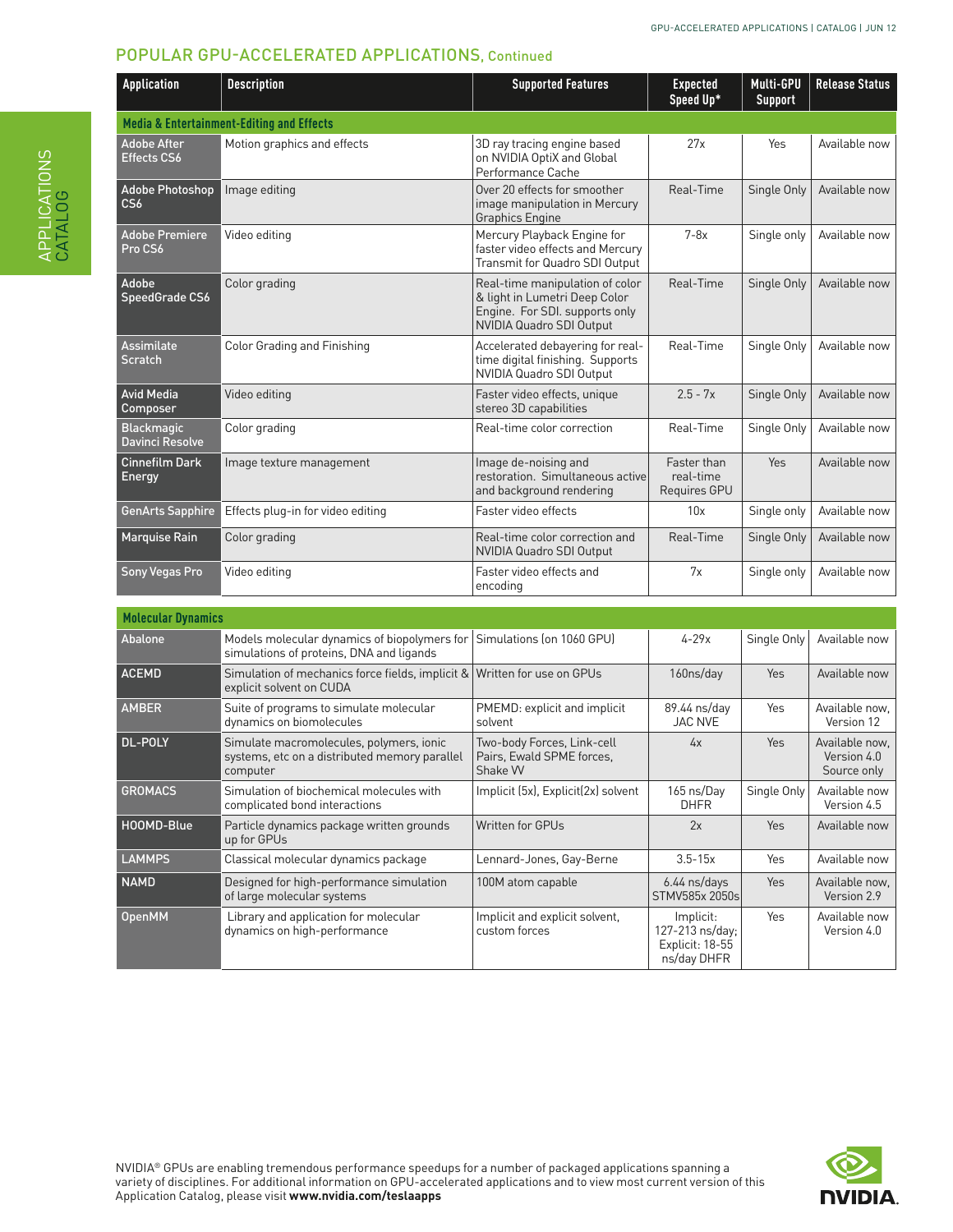| <b>Application</b>                                        | <b>Description</b>                                                       | <b>Supported Features</b>                                                           | <b>Expected</b><br>Speed Up* | Multi-GPU<br><b>Support</b> | <b>Release Status</b> |
|-----------------------------------------------------------|--------------------------------------------------------------------------|-------------------------------------------------------------------------------------|------------------------------|-----------------------------|-----------------------|
| <b>Numerical Analysis</b>                                 |                                                                          |                                                                                     |                              |                             |                       |
| <b>Jacket</b><br><b>AccelerEyes</b>                       | GPU acceleration for MATLAB (high-level<br>technical computinglLanguage) | Support for several hundred<br>of the most commonly used<br><b>MATLAB</b> functions | $2-20x$                      | Yes                         | Available now         |
| <b>Mathematica</b><br>Wolfram                             | A symbolic technical computing language and<br>development environment   | Development environment for<br><b>CUDA and OpenCL</b>                               | $2-20x$                      | Yes                         | Available now         |
| <b>MATLAB</b><br><b>Mathworks</b>                         | GPU acceleration for MATLAB (high-level<br>Technical Computing Language) | Support for over 200 of the<br>most commonly used MATLAB<br>functions               | $2-20x$                      | Yes                         | Available now         |
| Oil&Gas                                                   |                                                                          |                                                                                     |                              |                             |                       |
| <b>Acceleware RTM</b>                                     | Seismic Processing                                                       | RTM algorithm                                                                       | 14x                          | Yes                         | Available now         |
| <b>CGG/Veritas RTM</b>                                    | Seismic Processing                                                       | RTM algorithm                                                                       | Non-disclosed                | Yes                         | Available now         |
| ffA Geoteric                                              | Seismic Interpretation                                                   | <b>Attributes Calculations</b>                                                      | $11 - 13x$                   | Yes                         | Available now         |
| ffA SVI Pro                                               | Seismic Interpretation                                                   | <b>Attributes Calculations</b>                                                      | $5-20x$                      | Yes                         | Available now         |
| ffA SEA3D Pro                                             | Seismic Interpretation                                                   | <b>Attributes Calculations</b>                                                      | $5-20x$                      | Yes                         | Available now         |
| Geoteric                                                  | Seismic Processing/Interpretation                                        | <b>Attributes Calculations</b>                                                      | $11 - 13x$                   | Yes                         | Available now         |
| <b>Headwave Suite</b>                                     | Seismic Interpretation                                                   | <b>Attributes Calculations</b>                                                      | $10-50x$                     | Yes                         | Available now         |
| <b>Insight Earth</b><br>(Terraspark)                      | Seismic Interpretation                                                   | Horizon orientation attributes;<br>automated fault extraction                       | 10x or greater               | Yes                         | In Development        |
| Paradigm<br>EarthStudy360                                 | Reservoir Modeling                                                       | <b>Attributes Calculations</b>                                                      | $10 - 40x$                   | Yes                         | Available now         |
| Paradigm Echos<br><b>RTM</b>                              | Seismic Processing                                                       | RTM algorithm                                                                       | 14x                          | Yes                         | Available now         |
| Paradigm SKUA                                             | Reservoir Modeling                                                       | Faults. Horizons and Flow<br><b>Simulation Grid</b>                                 | $5-40x$                      | Yes                         | Available now         |
| Paradigm<br>VoxelGeo                                      | Seismic Interpretation                                                   | <b>Attributes Calculations</b>                                                      | $10 - 40x$                   | Yes                         | Available now         |
| Reservoir<br><b>Simulation</b><br>Solvers<br>(Stoneridge) | <b>Reservoir Simulation</b>                                              | Sparse Matrix solver                                                                | $5-6x$                       | Yes                         | Available now         |
| Schlumberger<br>WesterGeco<br>Omega2 RTM                  | Seismic Processing                                                       | Multiple Algorithms (RTM, etc)                                                      | Non-disclosed                | Yes                         | Available now         |
| Seismic City<br>Prestack<br>Interpretation                | Seismic Processing                                                       | <b>Attributes Calculations</b>                                                      | $10 - 40x$                   | Yes                         | Available now         |
| <b>SpectraSeis</b>                                        | Seismic Processing                                                       | Full elastic wave-equation<br>imaging and analysis of<br>microseismic fracture data | 28x                          | Yes                         | Available now         |
| Tsunami RTM                                               | Seismic Processing                                                       | RTM algorithm                                                                       | 14x                          | Yes                         | Available now         |

| <b>Physics</b> |                                                                                                                                                                                          |                                                                 |                                                        |     |               |
|----------------|------------------------------------------------------------------------------------------------------------------------------------------------------------------------------------------|-----------------------------------------------------------------|--------------------------------------------------------|-----|---------------|
| Chroma         | Lattice Quantum Chromodynamics (LQCD)<br>codes simulate how elemental particles<br>are formed and bound by the "strong force"<br>to create larger particles like protons and<br>neutrons | Wilson-clover fermions, Krylov<br>solvers, Domain-decomposition | $8-9x$<br>768 GPUs vs.<br>768 (16-core)<br><b>CPUs</b> | Yes | Available now |
| GTC            | Simulates microturbulence & transport in<br>magnetically confined fusion plasma                                                                                                          | Electron push and shift<br>(accounting for >80% of run time)    | $2-3x$<br>128 GPUs vs.<br>128 CPUs                     | Yes | Available now |
| <b>MILC</b>    | Lattice Quantum Chromodynamics (LQCD)<br>codes simulate how elemental particles<br>are formed and bound by the "strong force"<br>to create larger particles like protons and<br>neutrons | Staggered fermions, Krylov<br>solvers, Gauge-link fattening     | $5-6x$                                                 | Yes | Available now |

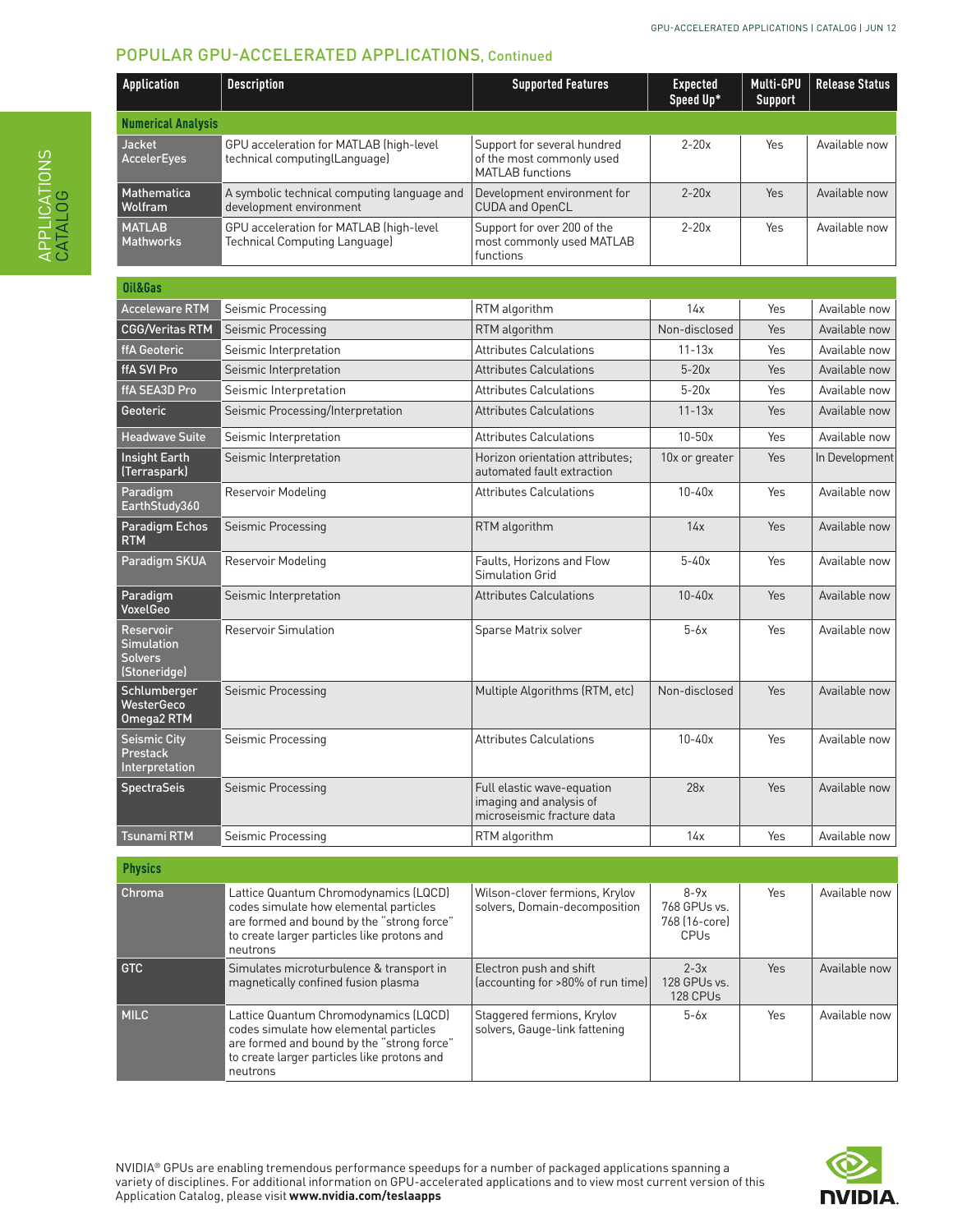| <b>Application</b>       | <b>Description</b>                                                                                                                                          | <b>Supported Features</b>                                                                                                                                  | <b>Expected</b><br>Speed Up* | Multi-GPU<br><b>Support</b> | <b>Release Status</b>                 |
|--------------------------|-------------------------------------------------------------------------------------------------------------------------------------------------------------|------------------------------------------------------------------------------------------------------------------------------------------------------------|------------------------------|-----------------------------|---------------------------------------|
| <b>Quantum Chemistry</b> |                                                                                                                                                             |                                                                                                                                                            |                              |                             |                                       |
| <b>Abinit</b>            | Allows to find the total energy, charge density<br>and electronic structure of systems made of<br>electrons and nuclei within DFT                           | Local Hamiltonian, non-<br>local Hamiltonian, LOBPCG<br>algorithm, diagonalization/<br>orthogonalization                                                   | $1.3 - 2.7x$                 | Yes                         | Available now<br>Since Version<br>6.1 |
| <b>ACES III</b>          | Takes best features of parallel<br>implementations of quantum chemistry<br>methods for electronic structure                                                 | Integrating scheduling GPU into<br>SIAL programming language<br>and SIP runtime environment                                                                | 10x kernels                  | Yes                         | In development                        |
| <b>ADF</b>               | Density Functional Theory (DFT) software<br>package that enables first-principles electronic<br>structure calculations                                      | Fock Matrix, Hessians                                                                                                                                      | <b>TBD</b>                   | Yes                         | In development                        |
| <b>BigDFT</b>            | Implements density functional theory by<br>solving the Kohn-Sham equations describing<br>the electrons in a material                                        | DFT; Daubechies wavelets, part<br>of Abinit                                                                                                                | $5-25x$                      | Yes                         | Available now<br>Version 6.1.x        |
| Casino                   | Code for performing quantum Monte Carlo<br>(QMC) electronic structure calculations for<br>finite and periodic systems                                       | TBD                                                                                                                                                        | TBD                          | Yes                         | In development                        |
| CP <sub>2</sub> K        | Program to perform atomistic and molecular<br>simulations of solid state, liquid, molecular and library)<br>biological systems                              | <b>DBCSR</b> (space matrix multiply                                                                                                                        | $2 - 7x$                     | Yes                         | In development                        |
| <b>GAMESS-UK</b>         | Is the general purpose ab initio molecular<br>electronic structure program for performing<br>SCF-, DFT- and MCSCF-gradient calculations                     | (ss ss) type integrals within<br>calculations using Hartree Fock<br>ab initio methods and density<br>functional theory. Supports<br>organics & inorganics. | 8x                           | Yes                         | In development                        |
| <b>GAMESS-US</b>         | Computational chemistry suite used to<br>simulate atomic and molecular electronic<br>structure                                                              | Libqc with Rys Quadrature<br>Algorithm, integral evaluation,<br>closed shell Fock matrix<br>construction                                                   | $1.3 - 1.6x$                 | Yes                         | Available now                         |
| Gaussian                 | Joint NVIDIA, PGI & Gaussian collaboration.<br>Gaussian predicts the energies, molecular<br>structures, and vibrational frequencies of<br>molecular systems | <b>TBD</b>                                                                                                                                                 | <b>TBD</b>                   | Yes                         | In development                        |
| <b>GPAW</b>              | Real-space grid DFT code written in C and<br>Python                                                                                                         | Electrostatic poisson equation,<br>orthonormalizing of vectors,<br>residual minimization method<br>frmm-diisl                                              | 8x                           | Yes                         | Available now                         |
| <b>MOLCAS</b>            | Methods for calculating general electronic<br>structures in molecular systems in both<br>ground and excited states                                          | <b>CU BLAS</b>                                                                                                                                             | 1.1x                         | Yes                         | In development                        |
| <b>MOLPRO</b>            | Used for accurate ab initio quantum chemistry<br>calculations                                                                                               | Density-fitted MP2 (DF-MP2),<br>density fitted local correlation<br>methods (DF-RHF, DF-KS), DFT                                                           | $1.7 - 2.3x$                 | Yes                         | In development                        |
| <b>NWChem</b>            | Computational chemistry package designed for Triples part of Reg-CCSD(T),<br><b>HPC</b> clusters                                                            | CCSD & EOMCCSD task<br>schedulers                                                                                                                          | $3-10x$                      | Yes                         | In development                        |
| Q-CHEM                   | Computational chemistry package designed for<br><b>HPC</b> clusters                                                                                         | Various features including<br>R <sub>1</sub> -MP <sub>2</sub>                                                                                              | $8 - 14x$                    | Yes                         | Available now<br>Version 4.0          |
| TeraChem                 | Quantum chemistry software designed to run<br>on NVIDIA GPU                                                                                                 | Full GPU-based solution.<br>Performance compared to<br>GAMESS CPU version.                                                                                 | 44-650x                      | Yes                         | Available now,<br>Version 1.5         |